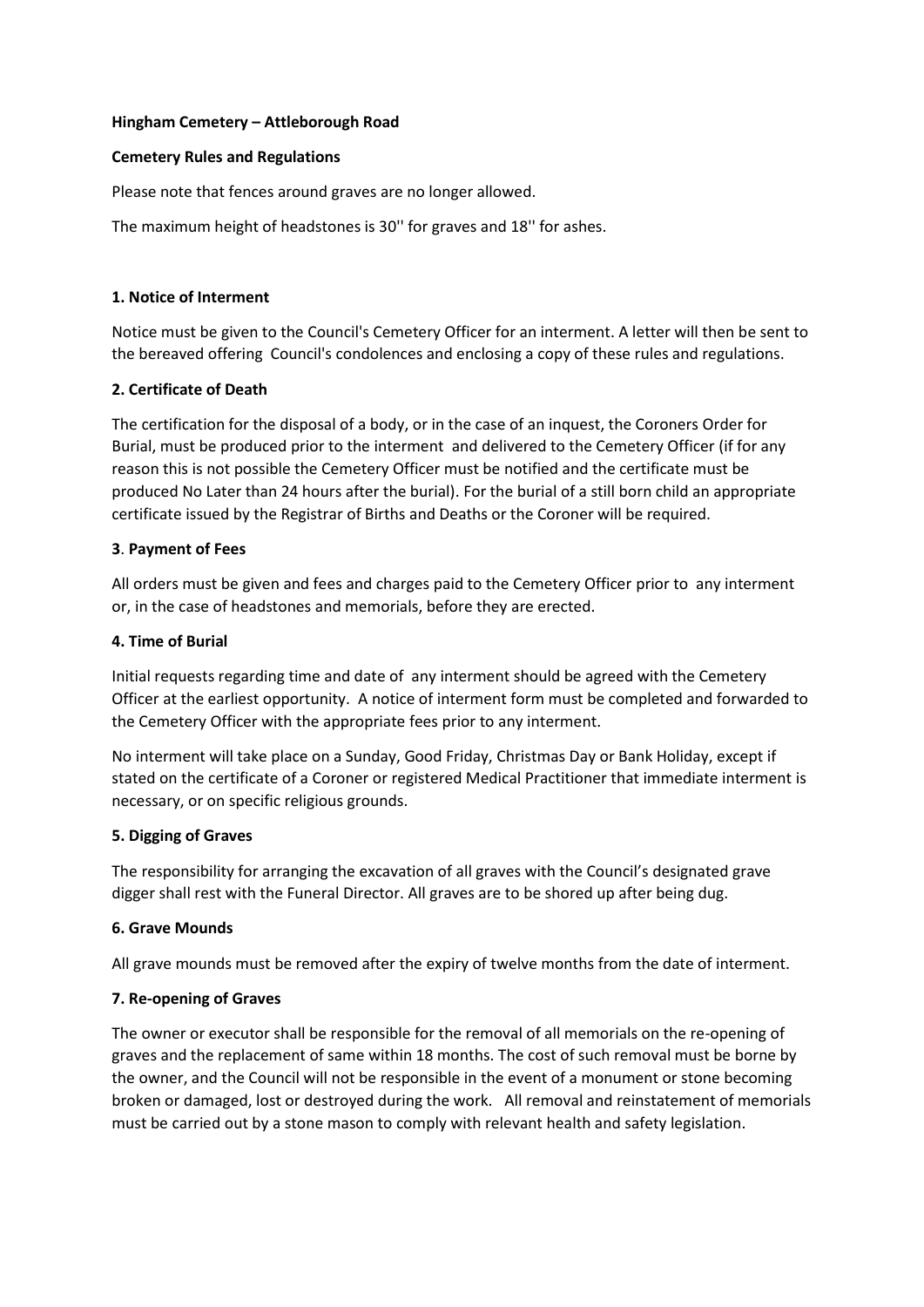# **8. Depth of Graves**

No grave shall be deeper than 8 feet, but the Council, if it finds it impractical for any reason, reserves the right to specify the maximum depth to which the grave can be dug. No body shall be buried in a grave in such a manner that any part of the coffin is less than 3 feet below the level of any ground adjoining the grave.

# **9. Allocation of Rights to Graves**

Allocations of rights to grave plots and burials will be on application as per the plan kept by the Cemetery Officer and may be inspected without charge by arrangement with the Cemetery Officer.

## **10. Site of Graves**

The Council reserves the right to prune, cut down or dig up and remove any shrub, plant, flowers, or plastic flowers which in its opinion has become unsightly or overgrown. The Council reserves the right to remove any item left on a grave that is considered to be inappropriate or dangerous. **Containers of alcohol MUST NOT be left on graves.**

## **11. Exclusive Right of Buria**l

**a)** The charge for Exclusive Right of Burial is payable in addition to the ordinary interment and other fees, and entitles the person to whom the grant is made, to the exclusive right of burial in that grave for 100 years. The Council will permit a memorial to be placed only over a grave to which exclusive rights of burial has been granted, subject to the Council's regulations and charges relating to Monuments.

**b)** Where no exclusive right of burial has been purchased Council reserves the right to make further burials in the same grave at a later date.

**c)** No assignment of the exclusive right of burial in a grave will be allowed unless the Deed of Grant has been properly endorsed by the Cemetery Officer of the Council.

Applications for an Exclusive Right of Burial will not be accepted in advance of arrangements being made for an interment. (i.e it is not possible to "purchase" or reserve a grave space prior to it being imminently required for an interment).

#### **12. Monuments and Gravestones**

**a)** No monument of any sort will be allowed to be erected or placed on any grave or in any part of the Cemetery without the consent of the Council. Before any monument is placed or erected a drawing thereof with the proposed inscription, must be sent to the Cemetery Officer.

**b)** All monuments shall, after erection be kept in good repair by the owner and unless this is done the Council reserves the right to cause them to be repaired or removed at the owner's expense. If any monument is erected in violation of the Regulations of the Council, the same may at any time be removed by the Council without notice.

**c)** A memorial in respect of an ordinary interment, may be erected, not exceeding 30'' in height and 18'' for cremated remains.

Provision may be made in the base stone for a flower container. All headstones must have a ground anchor system and must be fixed by a stone mason to comply with relevant health and safety legislation.